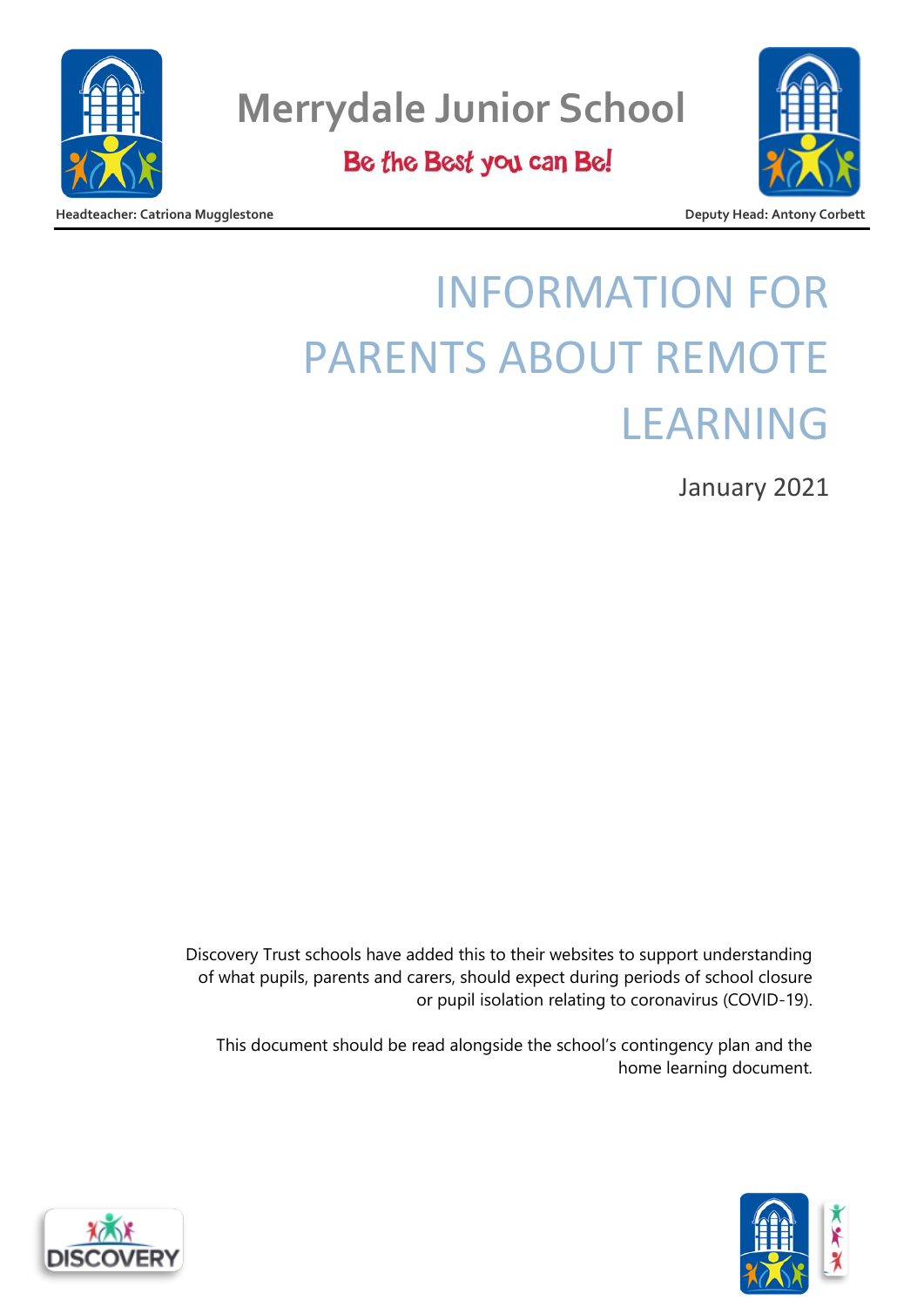

Be the Best you can Be!



**Headteacher: Catriona Mugglestone Deputy Head: Antony Corbett**

## Remote education provision: information for parents

This information is intended to provide clarity and transparency to pupils and parents or carers about what to expect from remote education if local restrictions require entire cohorts (or bubbles) to remain at home.

For details of what to expect where individual pupils are self-isolating, please see the final section of this page.

### The remote curriculum: what is taught to pupils at home

A pupil's first day or two of being educated remotely might look different from our standard approach, while we take all necessary actions to prepare for a longer period of remote teaching.

### **What should my child expect from immediate remote education in the first day or two of pupils being sent home?**

During the first few days of immediate remote education our teaching staff will need time to plan and prepare the remote learning lessons therefore for the first day or two you should expect your child to be sent home with the following:

| KS2                                                                                                                                                                |
|--------------------------------------------------------------------------------------------------------------------------------------------------------------------|
| <b>Microsoft Teams</b>                                                                                                                                             |
| Home learning pack containing the<br>login details for MS Teams and other<br>learning platforms.                                                                   |
| Home learning workbook containing<br>a timetable of curriculum linked<br>learning tasks. The workbook will be<br>used throughout the period of<br>remote learning. |
| The learning tasks will be set on<br>Microsoft Teams in the form of an<br>assignment.                                                                              |
| (See Microsoft Teams Parent support<br>pdf attached)                                                                                                               |
| Please login to the learning platform<br>to access the learning for your child.                                                                                    |



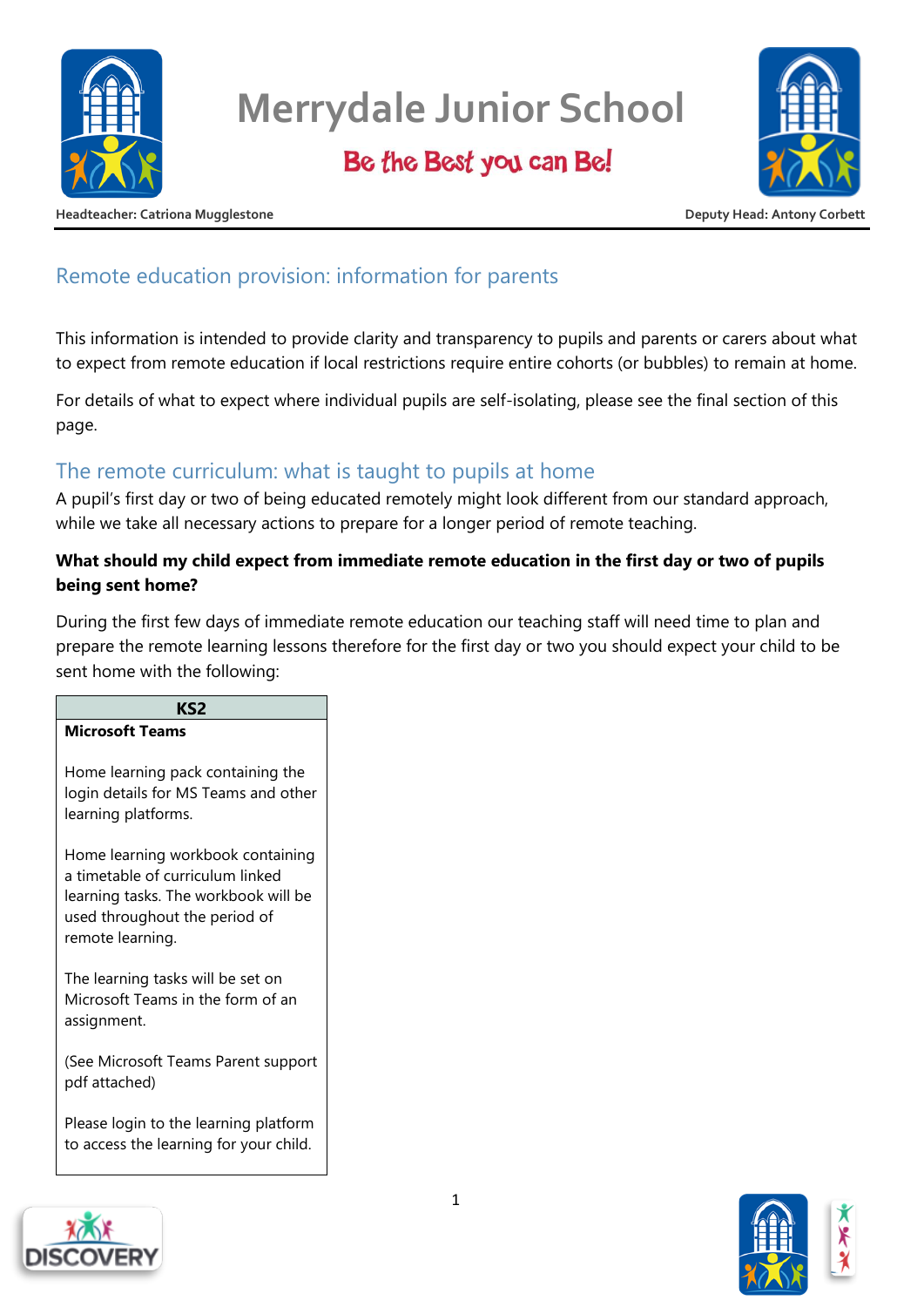

### Be the Best you can Be!



**Headteacher: Catriona Mugglestone Deputy Head: Antony Corbett**

Teachers and teaching assistants will contact you and your child for a tenminute live group chat.

After the first few days the children will be able to access their lessons from a hyperlinked visual timetable like the one listed below. They will be able to click on the images and access the lesson/learning task.



### **Following the first few days of remote education, will my child be taught broadly the same curriculum as they would if they were in school?**

We will teach the same curriculum remotely as we do in school wherever possible and appropriate. However, we have needed to make some adaptations in some subjects. For example:

- Live lessons will be shorter than a normal face to face lesson in the classroom. Online lesson structures are very different to a traditional lesson, teachers need to balance the screen time, concentration levels and the learning task to create the correct level of engagement for all of their learners in a remote education situation.
- Morning lessons will be live or pre-recorded and the children will be taught by their teacher in either format.
- The format of the afternoon lessons will vary slightly but the lessons will still be linked to the same curriculum. The learning may appear in the form of pre-recorded lessons by the Oak Academy or by your child's class teacher alternatively the lesson may require some independent learning time and your child may be asked to find their learning tasks on the learning platform instead.



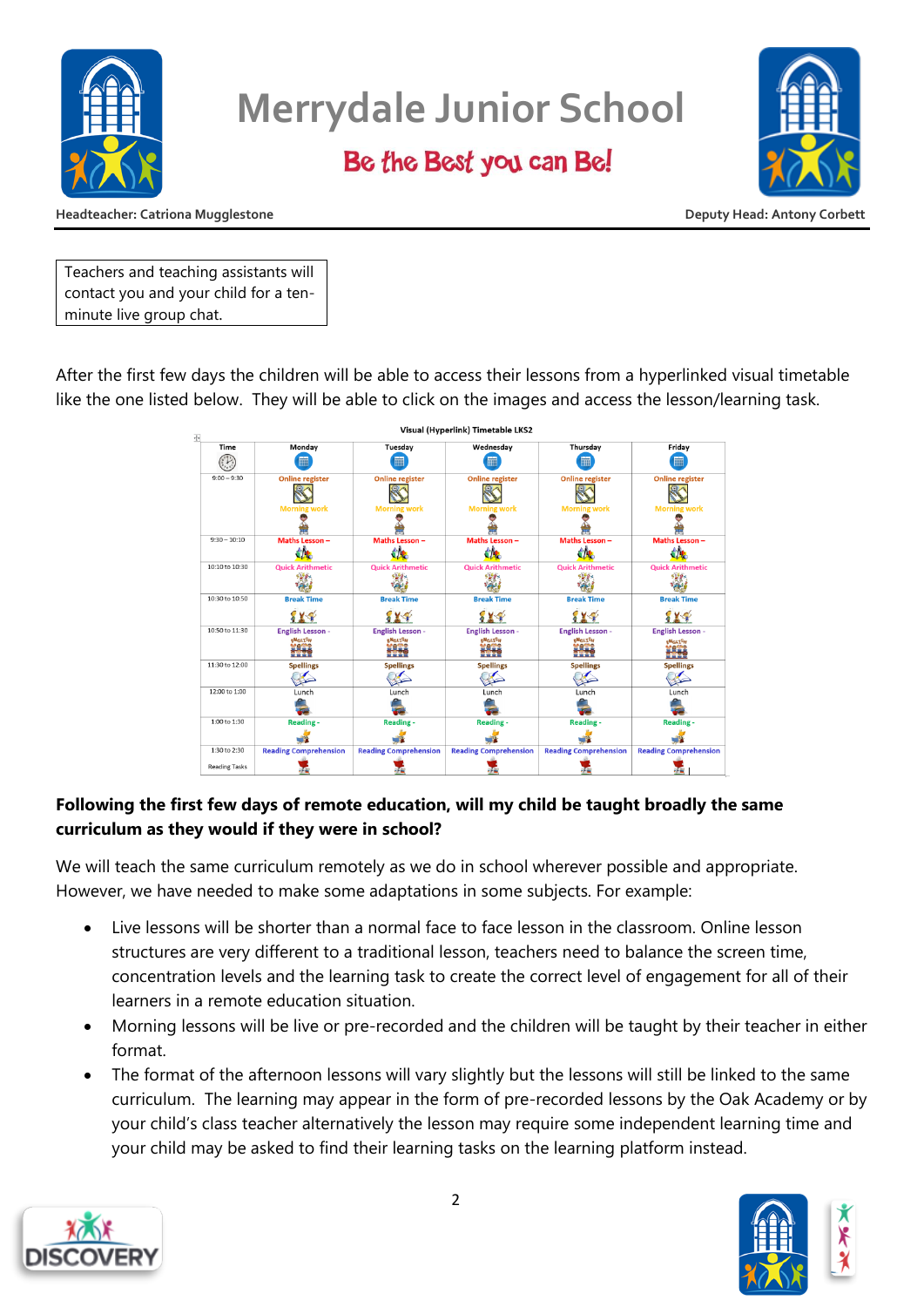

Be the Best you can Be!



**Headteacher: Catriona Mugglestone Deputy Head: Antony Corbett**

• Occasionally, your child may also be taught by another teacher from another school in our Trust during remote learning situations. If this happens, you will be notified by your class teacher and your child will be made aware of the changes.

### Remote teaching and study time each day

### **How long can I expect work set by the school to take my child each day?**

We expect that remote education (including remote teaching and independent work) will take pupils broadly the following number of hours each day: Primary school-aged pupils are expected to work remotely at home for the minimum of **4 hours per day**. This expectation has been set by the DfE. We will be monitoring children's engagement with remote learning and the school will contact you if your child is not accessing the lessons on the learning platforms. The class teacher will call if they notice a lack of work being submitted or a persistent absence from online live lessons and if this continues then a member of the Senior Leadership Team will send a letter and request an online/face to face meeting with you to discuss the matter further. Our expectation is:

#### **Morning Welcome Lessons:**

#### **Maths**

Live/pre-recorded lessons (school staff/White Rose) 1 hour **English** Live/pre-recorded lessons (school staff/Oak Academy) 1 hour **Reading**

- Guided reading 30 minutes
- Listening to chapter of class book 30 minutes
- Early morning reading Accelerated Read, MyOn

**Afternoon lessons** (The subjects will vary every afternoon. They might be live, pre-recorded or set on another platform)**:** 

**Geography or History**  (60 minutes) **Science/Computing/RE** (60 minutes) **PSHE**



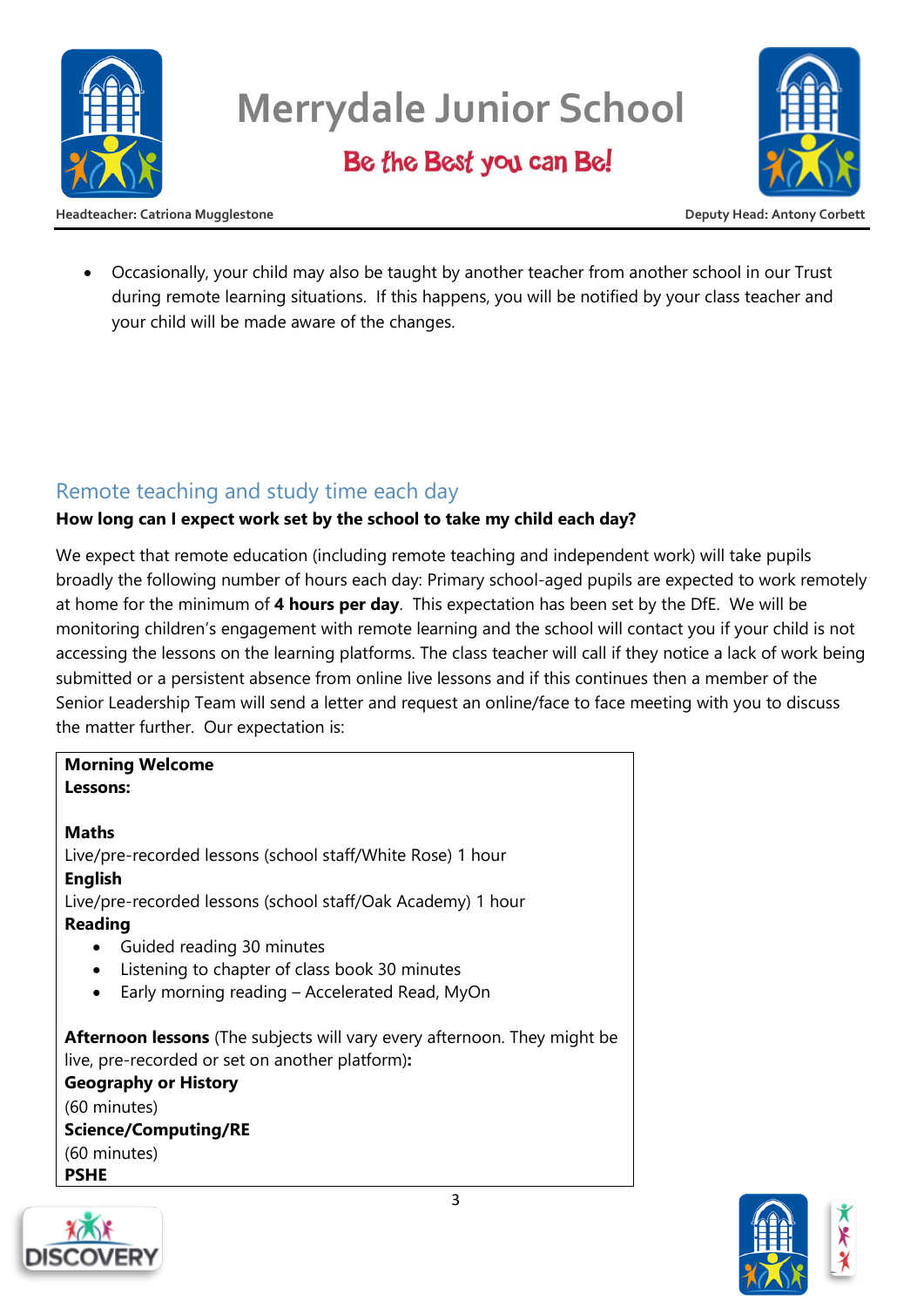

### Be the Best you can Be!



**Headteacher: Catriona Mugglestone Deputy Head: Antony Corbett**

#### (30 minutes) **ART/CREATIVE** (60 minutes)

TTRS and Century Tech platform – including maths, English and Science

These times will vary according to the lesson and the type of learning activity

### Accessing remote education

### **How will my child access any online remote education you are providing?**

The children will bring home a home learning pack if they have to access remote learning. The pack will contain all of login/password details for the learning platforms listed below.

| KS2                |  |
|--------------------|--|
| Microsoft Teams    |  |
| <b>TTRS</b>        |  |
| Accelerated Reader |  |
| Century Tech       |  |
|                    |  |

### **If my child does not have digital or online access at home, how will you support them to access remote education?**

We recognise that some pupils may not have suitable online access at home. We take the following approaches to support those pupils to access remote education:

| How will you issue or lend laptops<br>or tablets to pupils, and where | You must contact the school office and notify us immediately. We<br>have a number of loan devices that are used for remote learning |
|-----------------------------------------------------------------------|-------------------------------------------------------------------------------------------------------------------------------------|
| parents or carers can find more                                       | situations. There is a limited amount. When you borrow a device,                                                                    |
| information?                                                          | you will be asked to fill in and sign a loan agreement. Once you sign                                                               |
|                                                                       | the agreement, you are agreeing to be responsible for a school                                                                      |
|                                                                       | device. It is the property of the school and therefore loss, theft or                                                               |
|                                                                       | damage may be dealt with by outside authorities/agencies (police)                                                                   |
|                                                                       | in extreme cases. The digital device must be returned to school as                                                                  |
|                                                                       | soon as your child returns.                                                                                                         |
|                                                                       | Please find more information on our school website on the EdTech                                                                    |
|                                                                       | page or contact the school office.                                                                                                  |



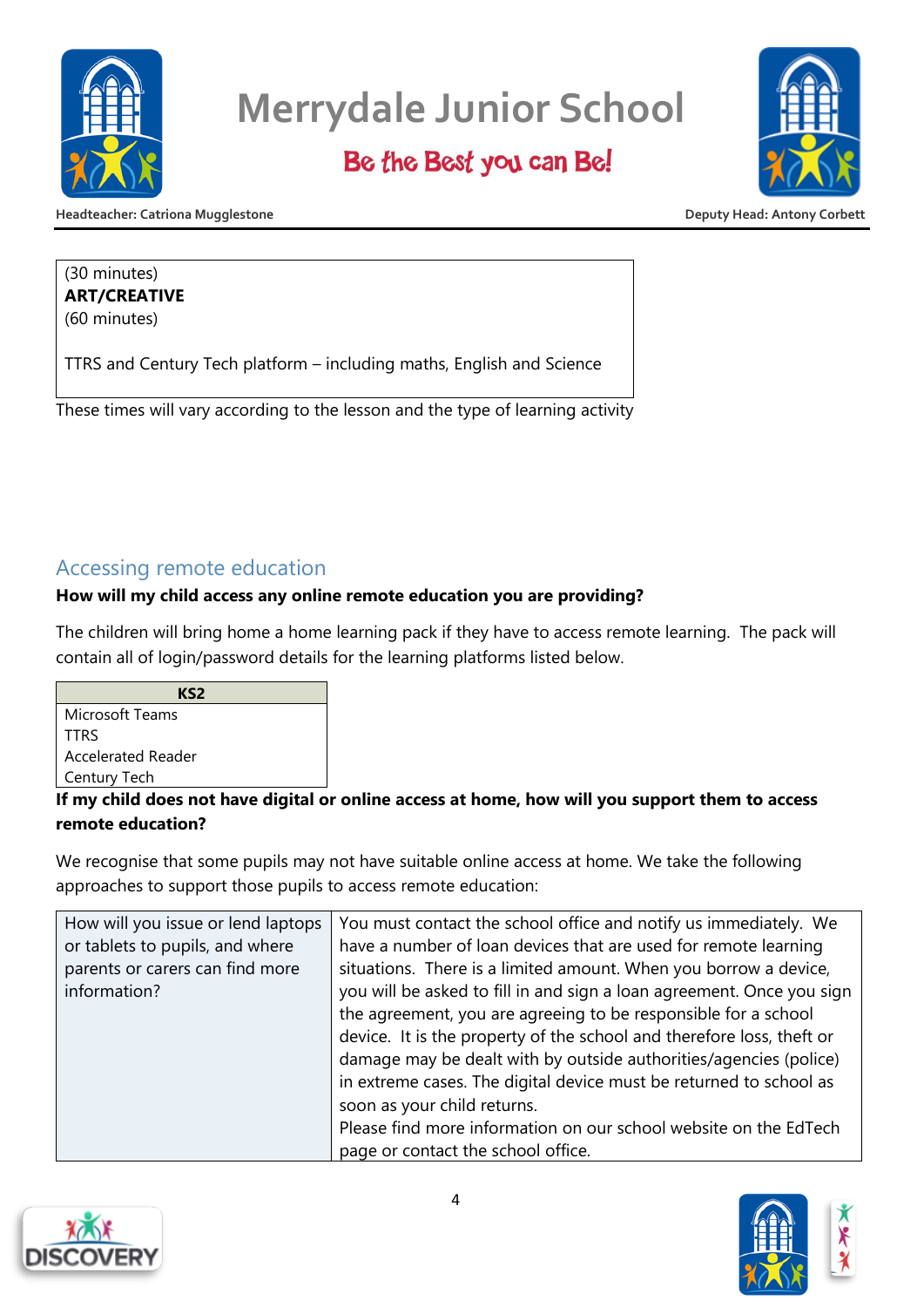

### Be the Best you can Be!



**Headteacher: Catriona Mugglestone Deputy Head: Antony Corbett**

| How you will issue or lend devices<br>that enable an internet<br>connection (for example, routers<br>or dongles), and where parents or<br>carers can find more information | If you do not have access to an internet connection at home, please<br>contact the school office.                                                                                                                                                                                                                                                                                                                                                                                                                                                                                                      |
|----------------------------------------------------------------------------------------------------------------------------------------------------------------------------|--------------------------------------------------------------------------------------------------------------------------------------------------------------------------------------------------------------------------------------------------------------------------------------------------------------------------------------------------------------------------------------------------------------------------------------------------------------------------------------------------------------------------------------------------------------------------------------------------------|
| How pupils can access any<br>printed materials needed if they<br>do not have online access                                                                                 | Our aim is to try to give online access to every child in a remote<br>learning situation. If you do not have access, please contact the<br>school so that we can provide the correct devices in the first<br>instance.<br>Printed learning packs will be sent home regularly however these<br>are designed to complement the online lessons.<br>Printed materials will not provide the best access to learning for<br>your child and they will miss out on the teacher input. If you need to<br>discuss this further, please speak to your class teacher or a member<br>of staff in the school office. |
| How pupils can submit work to<br>their teachers if they do not have<br>online access                                                                                       | Please read the information listed above.<br>Contact the school.                                                                                                                                                                                                                                                                                                                                                                                                                                                                                                                                       |

Please be aware that we will contact you if your child is not accessing the learning remotely.

#### **How will my child be taught remotely?**

We use a combination of the following approaches to teach pupils remotely:

Some examples of remote teaching approaches:

- live teaching (online lessons)
- recorded teaching (e.g., Oak National Academy lessons, video/audio recordings made by teachers)
- reading books pupils have at home
- commercially available websites supporting the teaching of specific subjects or areas, including video clips or sequences





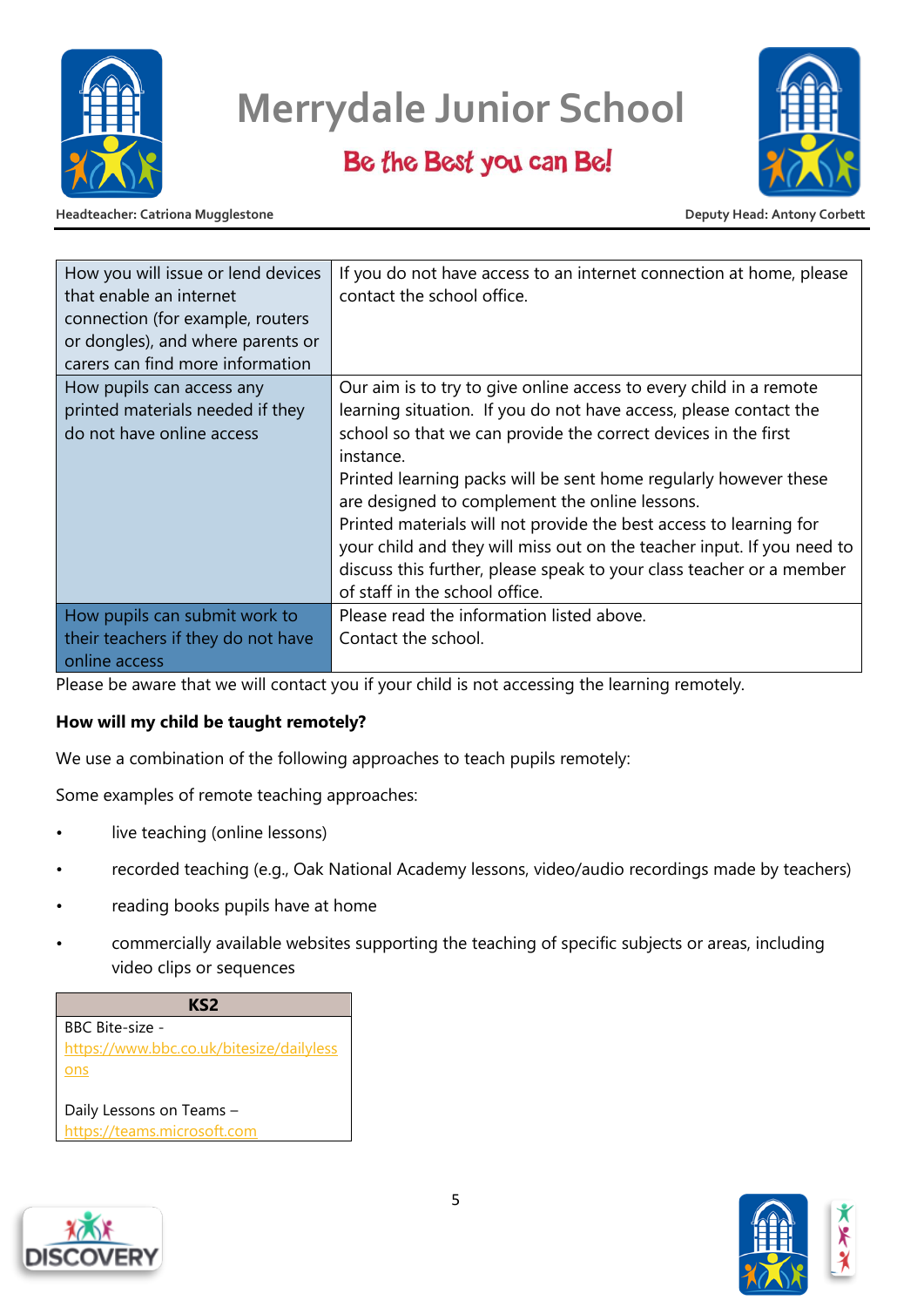

### Be the Best you can Be!



**Headteacher: Catriona Mugglestone Deputy Head: Antony Corbett**

Oak Academy Website [https://www.thenational.academy/online](https://www.thenational.academy/online-classroom/) [-classroom/](https://www.thenational.academy/online-classroom/) White Rose Website [https://whiterosemaths.com/homelearni](https://whiterosemaths.com/homelearning/year-4/) [ng/year-4/](https://whiterosemaths.com/homelearning/year-4/) NCTEM -

[https://www.ncetm.org.uk/resources/54](https://www.ncetm.org.uk/resources/54454) [454](https://www.ncetm.org.uk/resources/54454)

Accelerated Reader Website [https://ukhosted83.renlearn.co.uk/66505](https://ukhosted83.renlearn.co.uk/6650566/) [66/](https://ukhosted83.renlearn.co.uk/6650566/)

Century Tech Website <https://app.century.tech/login>

Oxford Owl Website [https://www.oxfordowl.co.uk/user/sign\\_](https://www.oxfordowl.co.uk/user/sign_up.html) [up.html](https://www.oxfordowl.co.uk/user/sign_up.html)

### Engagement and feedback

### **What are your expectations for my child's engagement and the support that we as parents and carers should provide at home?**

### **Roles and Responsibilities (Children)**

*Maintain your excellent progress at school by:* 

- Dedicating appropriate time to learning, your teacher will give you guidance to time expectations
- Check (platform to be agreed) to understand your teachers' expectations of what you are learning and what you need to produce
- When you are working at home make sure you choose a quiet space free from distractions (such as TV)
- Remember you should still do your own work! Parents/helpers can **help** but not do the work for you
- Keep healthy habits and take breaks away from devices between scheduled lessons
- Be dressed in your clothes not your pyjamas
- Be at the table where possible
- When you are learning in a Teams lesson make sure that you blur your background





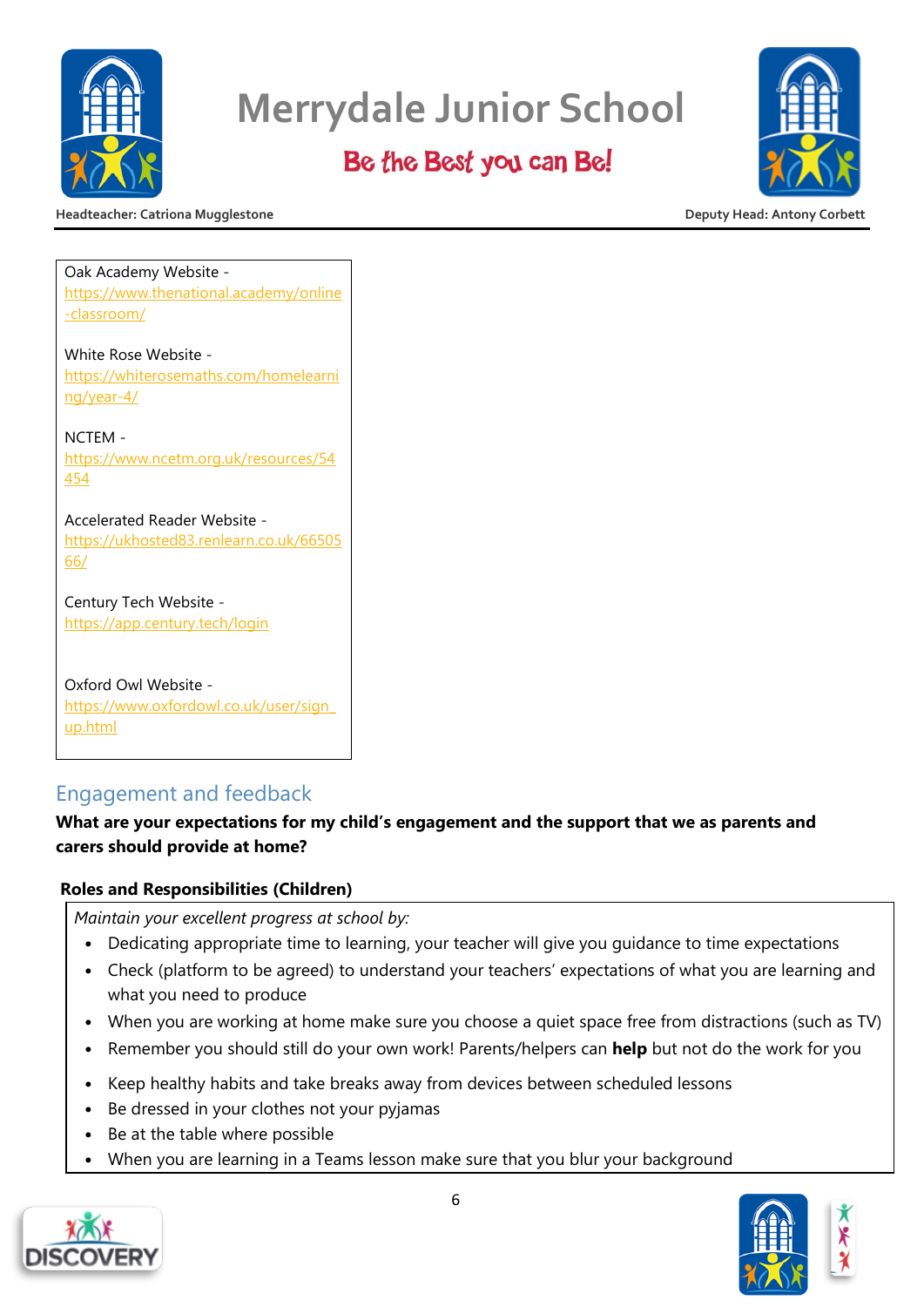

### Be the Best you can Be!



**Headteacher: Catriona Mugglestone Deputy Head: Antony Corbett**

- If you cannot blur your background, then make sure you are sitting with a blank wall behind you
- In a live Teams lesson put your mic on mute until your teacher asks you a question
- In a live Teams lesson keep your camera on (if you have permission)
- In a live Teams lesson use the 'raise your hand' icon if you want to ask a question
- When you are learning in a live lesson be polite and use your manners
- Only use the learning platform in school hours to write anything. If you need to access the lessons in the evenings as you are sharing a device please do not comment.
- If you have a set of headphones with a mic, wear them to stop distractions when you are learning online

| <b>Questions related to:</b>                                  | <b>Contact:</b>                                   | <b>Typical Response Time</b> |
|---------------------------------------------------------------|---------------------------------------------------|------------------------------|
| Your learning                                                 | Class/specialist teacher - use<br>Microsoft Teams | 12 hours                     |
| Technology                                                    | ICT help desk                                     | 48 hours                     |
| Any other issue related to distance   Headteacher<br>learning |                                                   | 72 hours                     |

#### **Roles and Responsibilities (Parents)**

*Support your child/ren in their learning by:* 

- Consider the age of their child- adjust home learning environment to suit their educational needs.
- Providing an environment conducive to learning (access to technology, safe and quiet space during daytime).
- Engaging in conversations on posted materials, assignments.
- Respect that teachers will respond in a reasonable time frame but will not be instantly available.
- Monitoring time spent engaging in online and offline learning, including variables like that of preferred learning times (morning, afternoon, evening)
- Support emotional balance by providing ample room and time for reflection, physical activity, conversation, and play.
- Monitor their access



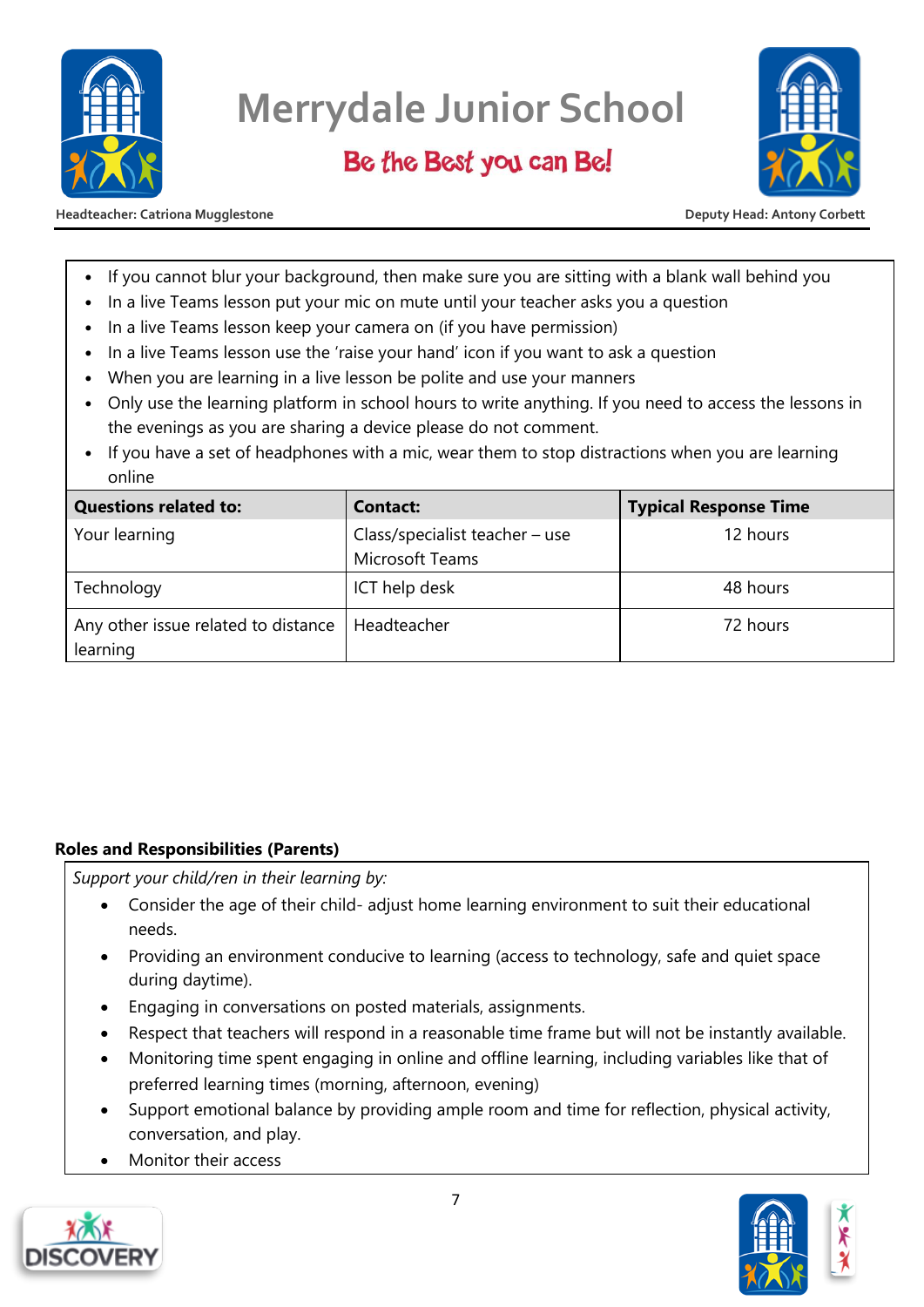

### Be the Best you can Be!



**Headteacher: Catriona Mugglestone Deputy Head: Antony Corbett**

- Provide a learning space
- Ensure they fully engage and follow expectation

| • Library Tully engage and follow expectation   |                                                     |                              |
|-------------------------------------------------|-----------------------------------------------------|------------------------------|
| <b>Questions related to:</b>                    | <b>Contact:</b>                                     | <b>Typical Response Time</b> |
| Your child's learning                           | Class/specialist teacher $-$ use<br>Microsoft Teams | 24 hours                     |
| Technology                                      | ICT helpdesk                                        | 48 hours                     |
| Any other issue related to<br>distance learning | Headteacher                                         | 72 hours                     |

### **How will you check whether my child is engaging with their work and how will I be informed if there are concerns?**

The school will run a daily check and the teacher will complete a daily register of attendance and participation in learning. The class teacher will also be contacting your child every day with a live element on Microsoft Teams. Teachers will make phone calls home too.

The learning platforms also monitor every child's usage, and this will be checked every week by the school's senior leadership team.

If your child is not accessing the remote learning a member of staff will contact, you. We will do our best to work with you and your child to find the best solution to learning remotely online.

### **How will you assess my child's work and progress?**

Feedback can take many forms and may not always mean extensive written comments for individual children. For example, whole-class feedback or quizzes marked automatically via digital platforms are also valid and effective methods, amongst many others. Feedback also takes place during times of online social interaction and by forming learning relationships with the children. Our approach to feeding back on pupil work is as follows:

| KS2                           |
|-------------------------------|
| <b>Teams</b>                  |
|                               |
| Typed message in your child's |
| class Team                    |
| Assignments – marked weekly   |
| Audio file                    |
| Teacher video clip            |
| P∩ll                          |



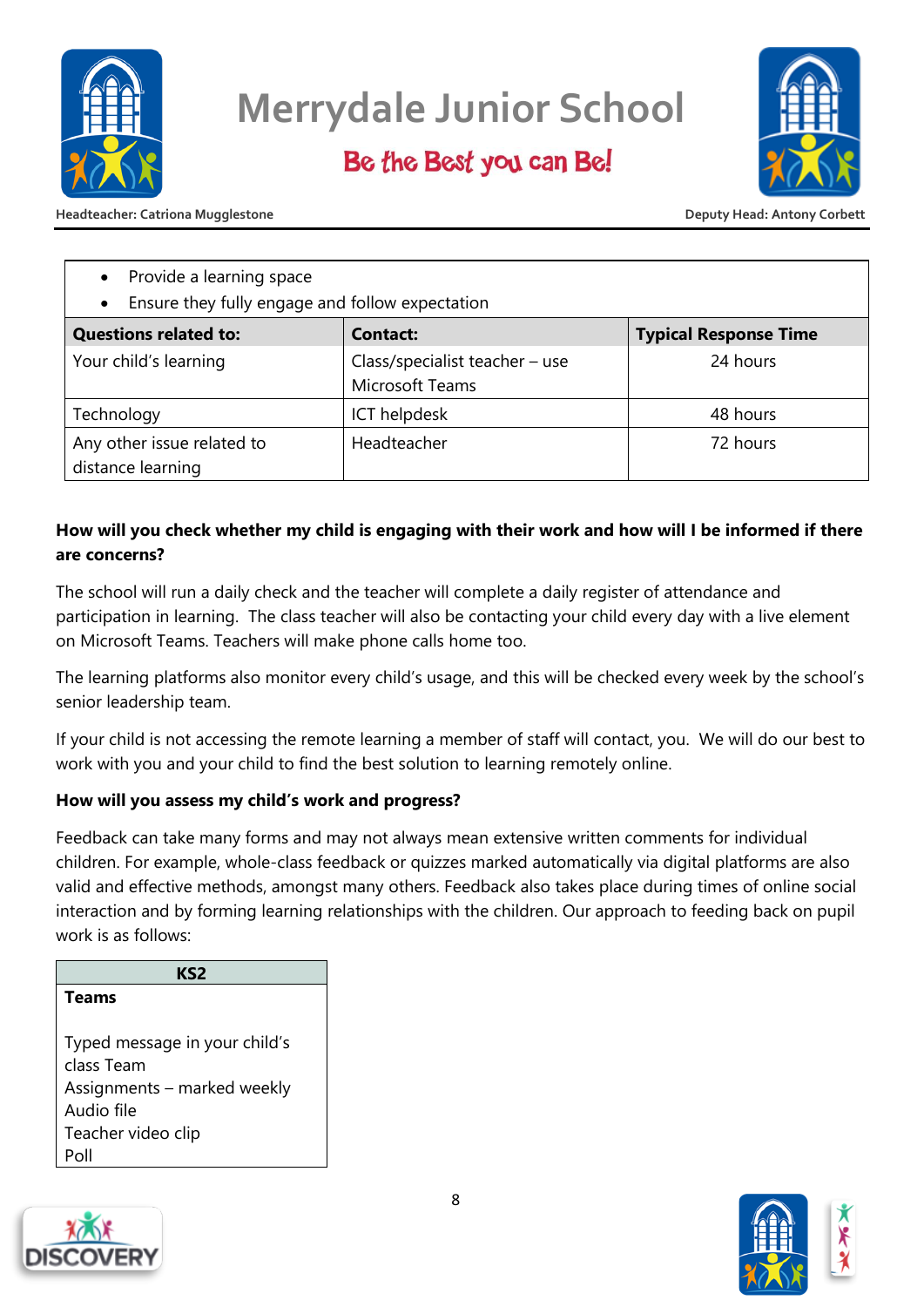

Be the Best you can Be!



**Headteacher: Catriona Mugglestone Deputy Head: Antony Corbett**

**Ouiz** Questionnaire Photographs/Video

Teachers will also be in regular contact with your child throughout the week and therefore will be using verbal feedback on some occasions too.

### Additional support for pupils with particular needs

### **How will you work with me to help my child who needs additional support from adults at home to access remote education?**

We recognise that some pupils, for example some pupils with special educational needs and disabilities (SEND), may not be able to access remote education without support from adults at home. Therefore, please be aware that children with SEND will only be asked to learn in a remote learning situation in very extreme cases and we will do our best to continue to educate them in a school setting as all schools were advised to do in the first lockdown scenario. We acknowledge the difficulties this may place on families, and we will work with parents and carers to support those pupils in the following ways:

Children will continue to be supported by our inclusion department throughout the period of the remote learning. This may take the form of 1:1 mentoring/contact (Teachers and TAs) or specific learning activities set by the Inclusion team. Where your child receives additional support from the inclusion team, please be mindful of your child's workload and consider that they may not be able to access all the lesson content in any given day.

- Children will access their specific learning activities through Microsoft Teams.
- Inclusion interventions will be made available for example: a child may have access to the following interventions, maths, English, phonics, social skills, fine motor, specific SEND work linked to their personalised learning timetable and other enrichment sessions.
- Teachers will provide feedback to children and parents with regards to the work they have submitted via the telephone, Microsoft Teams, video chat and emails.
- The SENDco will work closely with the class teachers to ensure that misconceptions from classroom work can be addressed and additional activities and guidance can be provided.

### Remote education for self-isolating pupils



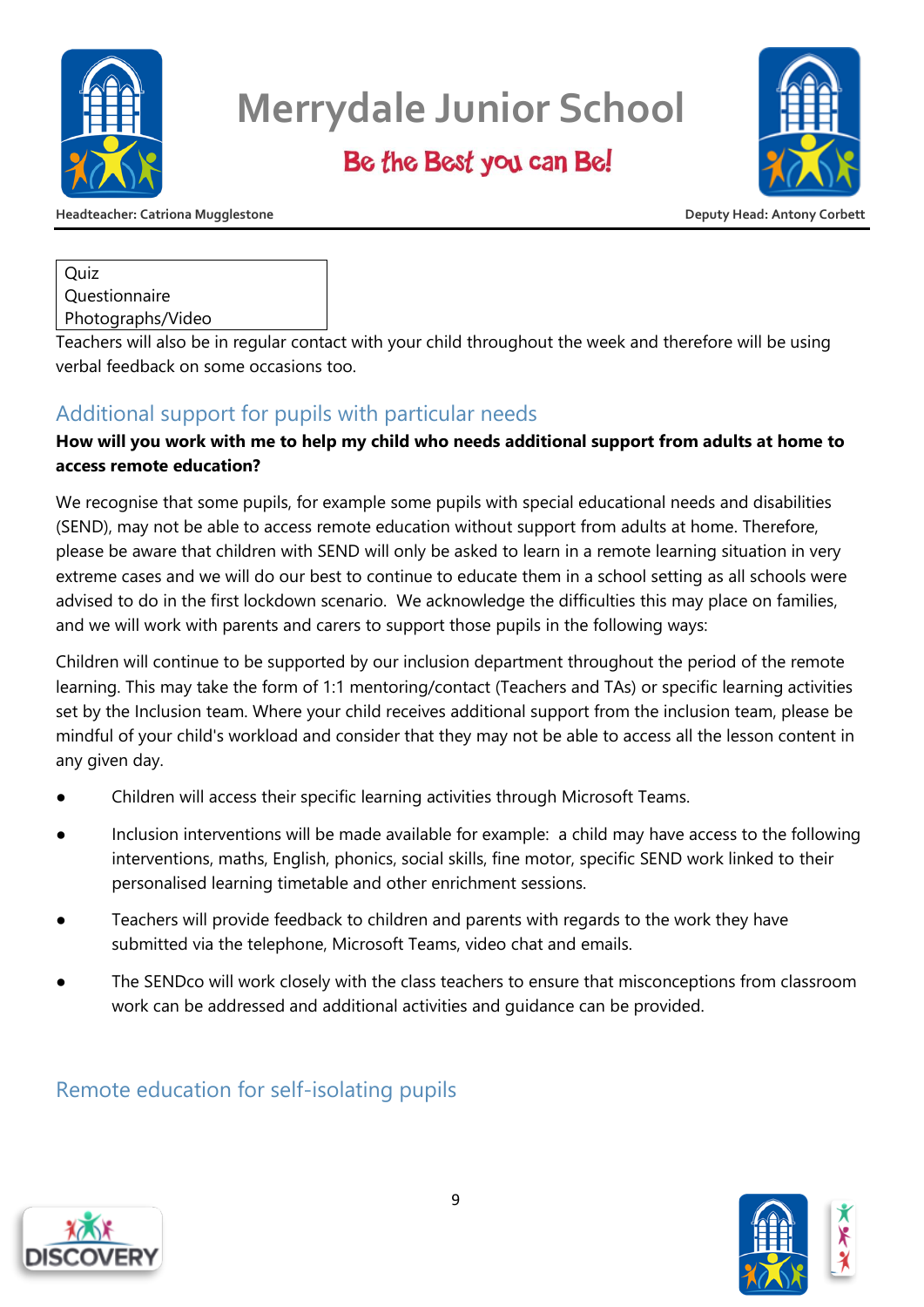

### Be the Best you can Be!



**Headteacher: Catriona Mugglestone Deputy Head: Antony Corbett**

Where individual pupils need to self-isolate, but the majority of their peer group remains in school, how remote education is provided will likely differ from the approach for whole groups. This is due to the challenges of teaching pupils both at home and in school.

### **If my child is not in school because they are self-isolating, how will their remote education differ from the approaches described above?**

**KS2** Assignments will be set on Microsoft Teams Some lessons will be live streamed so that your child can access them at home Some lessons will be prerecorded for your child to access Some lessons will be signposted to the Oak academy – same curriculum just a different teacher Teachers will contact your child twice per week via MS Teams for a learning conversation Teachers will create a hyperlinked visual timetable for your child so that they can access the lessons, the content, and the learning tasks instantly.



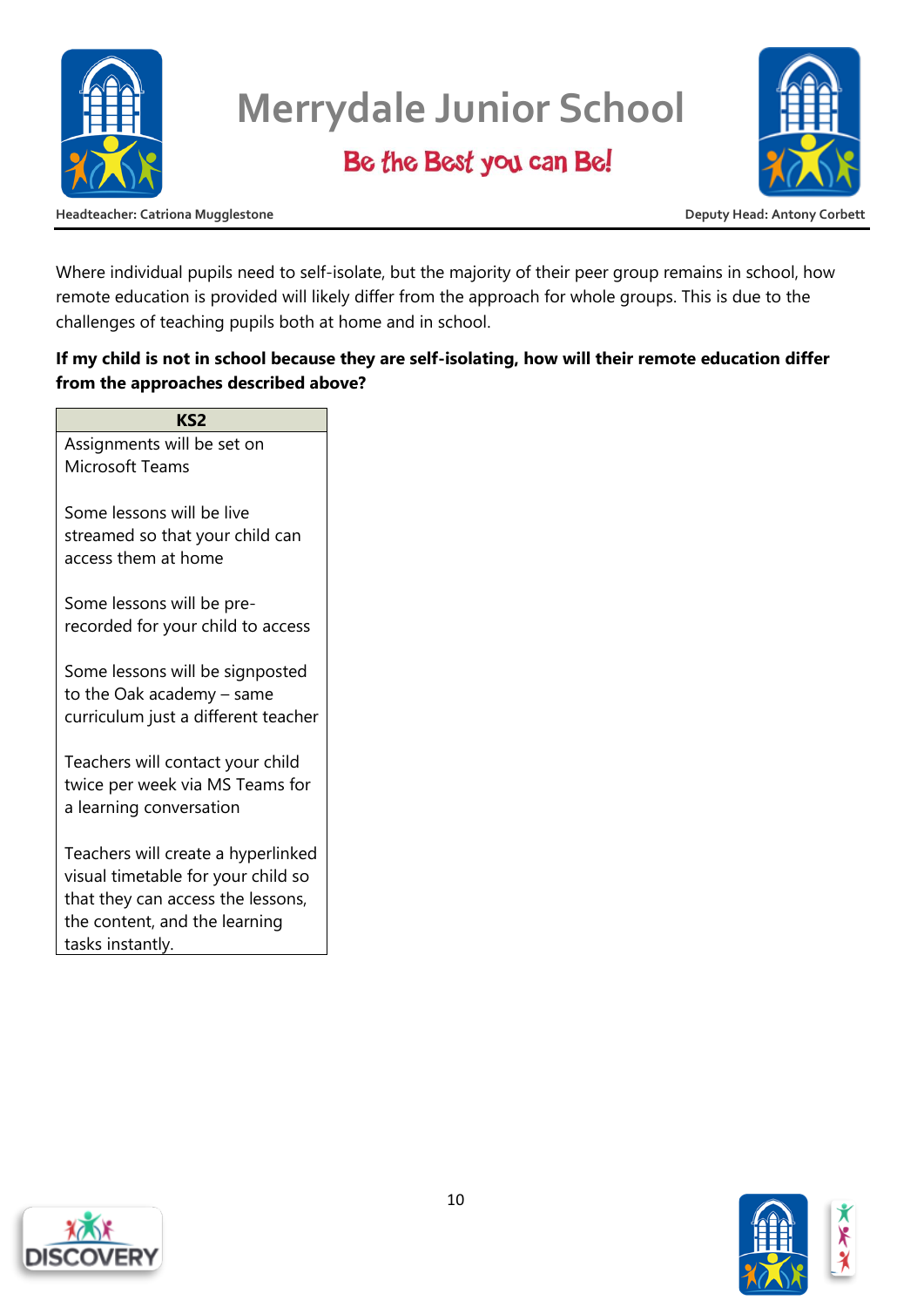

### Be the Best you can Be!



**Headteacher: Catriona Mugglestone Deputy Head: Antony Corbett**

#### **Leicestershire County Schools:**

Kibworth C of E Primary School – Lead EdTech School [Mrs Gilly Paterson](mailto:gpaterson@dsatkibworth.org) Headteacher Ashfordby Captain's Close Primary School [Mrs Andrea Bailey](mailto:abailey@dsatcaptainsclose.org) Acting Headteacher Enderby Danemill Primary School [Miss Tracey Lawrence](mailto:tlawrence@dsatdanemill.org) Headteacher Farndon Fields Primary School and [Mrs Nikki Matthew](mailto:nmatthew@dsatfarndonfields.org) Mrs Nikki Matthew Headteacher Fossebrook Primary School **[Mrs Kathie Wade](mailto:kwade@fossebrook.org.uk) Headteacher** Mrs Kathie Wade Headteacher Greystoke Primary School and [Mrs Ronnie Richardson](mailto:rrichardson@dsatgreystoke.org) Mrs Ronnie Richardson Headteacher Parklands Primary School and [Mrs Jo Andrews](mailto:jandrews@dsatparkland.org) Headteacher Headteacher Redlands Primary School and [Mrs Michelle Tobin](mailto:mtobin@discoveryschoolstrust.org.uk) Mrs Michelle Tobin Headteacher Woolden Hill Primary School **[Mrs Candi Norman](mailto:cnorman@dsatwooldenhill.org)** Head of School Mrs Candi Norman Head of School

#### **Leicester City Schools:**

Braunstone Primary School and Tamar and Tamar [Mr Halil Tamgumus](mailto:htamgumus@discoveryschoolstrust.org.uk) Headteacher Merrydale Junior School **[Mrs Catriona Mugglestone](mailto:cmugglestone@dsatmerrydale.org)** Headteacher Mowmacre Primary School **[Mr Matthew Peet](mailto:mpeet@dsatmowmacrehill.org)** Headteacher Headteacher

#### **Rutland County Schools:**

Leighfield Primary School [Mrs Sarah Eaton](mailto:seaton@discoveryschoolstrust.org.uk) Headteacher

#### **Discovery Trust Lead Team**



**CEO of Discovery Schools Trust Contact No: 07870 194 191**



**Executive Headteacher Director of IT** 



**Paul Stone David Briggs Dawn White Director of Primary Education School Improvement Partner**



**Sarah Sadler Nathan Thirlby**